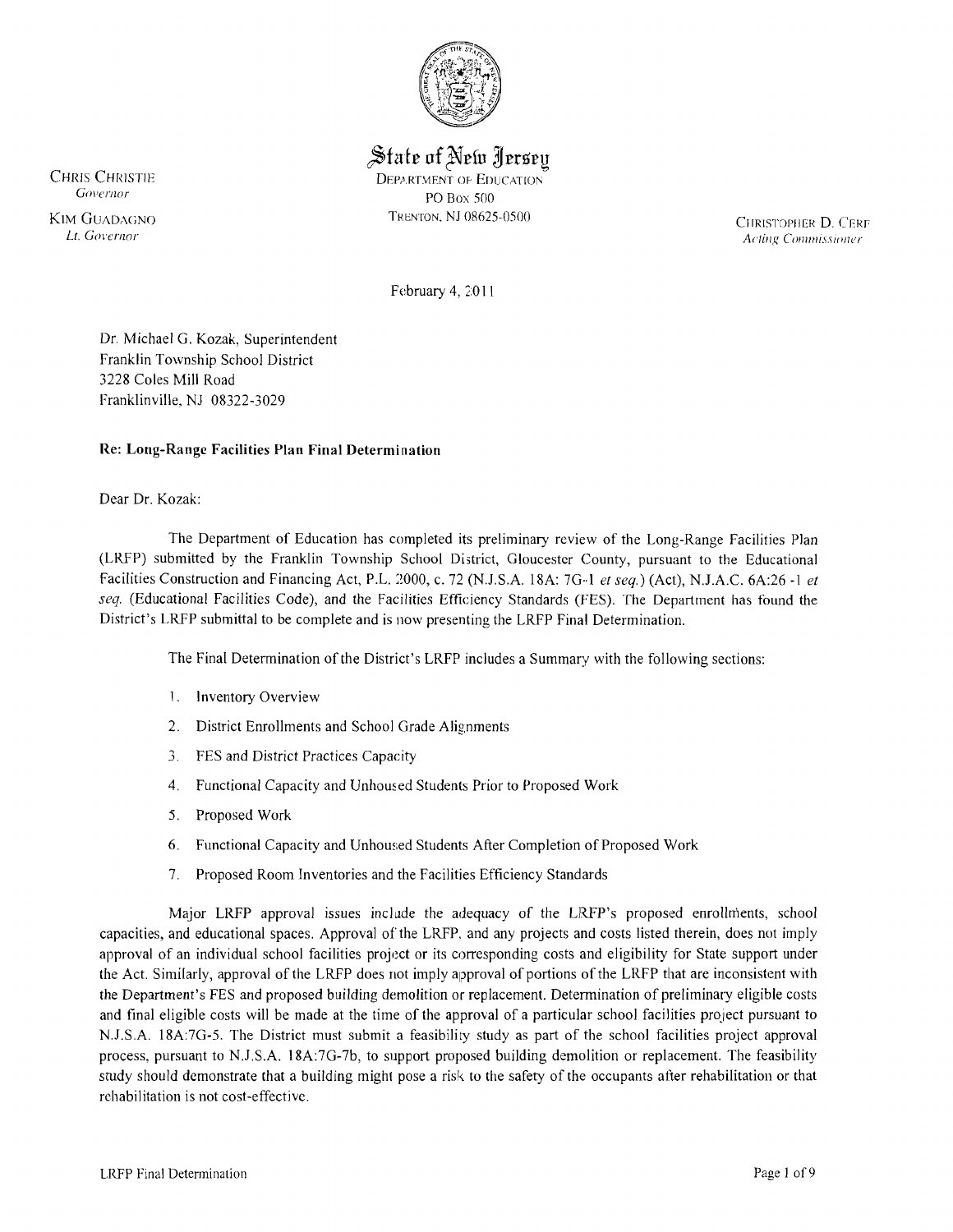Following the approval of the LRFP, the District may submit an amendment to the approved LRFP for Department review. Unless and until an amendment to the LRFP is submitted to and approved by the Commissioner of the Department of Education pursuant to N.J.S.A. 18A: ig-4(c), the approved LRFP shall remain in effect. The District may proceed with the implementation of school facilities projects that are consistent with the approved LRFP whether or not the school facilities project :ontains square footage that may be ineligible for State support.

We trust that this document will adequately explain the Final Determination and allow the District to move forward with the initiation of projects within its LRFP. Please contact Dr. Gail L. Petricek, County Manager at the Office of School Facilities, at (609) 633-7360 or email at gail.petricek@doe.state.nj.us, or Frank LoDolce, Regional Director at the Office of School Facilities at (609) 292-7078 or e-mail at frank.lodolce@doe.state.nj.us with any questions or concerns that you may have.

Sincerely, Christopher I). Cerf

Acting Commissioner

CDC:BEP:F1L:glp

Enclosure

c: Division of Field Services

Robert Bumpus, Executive County Superintendent Bernard E. Piaia, Jr., Director, School Facilities, Office of School Facilities Frank LoDolce, Regional Director, Office of School Facilities Gail L. Petricek, Manager, Office of School Facilities Elizabeth A. DiPietro, School Business Administrator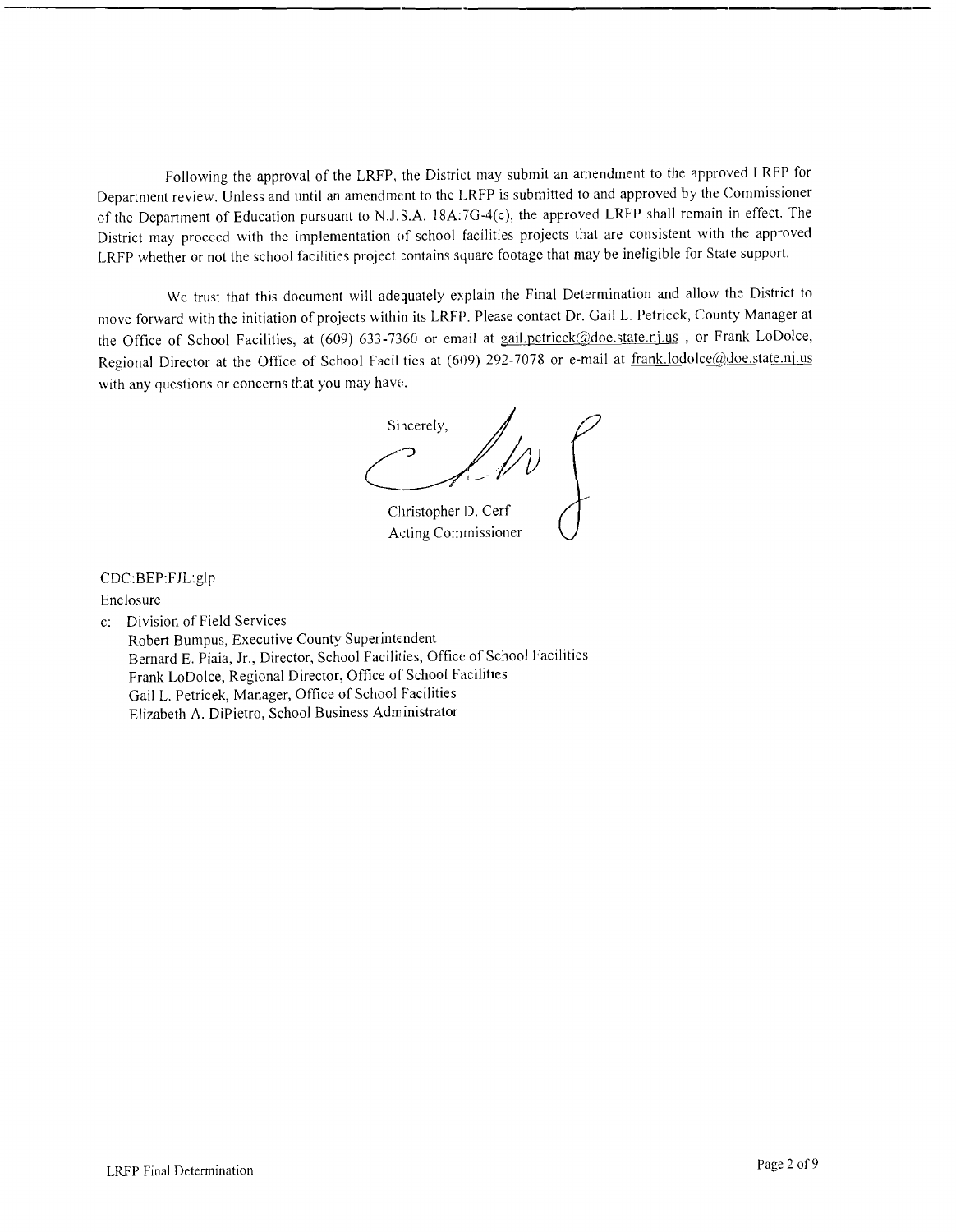# LONG-RANGE FACILITlES PLAN

# **Final Determination Summary**

### Franklin Township School District

The Department of Education (Department) has completed its review of the Long-Range Facilities Plan (LRFP or Plan) submitted by the Franklin Township School District (District) pursuant to the Educational Facilities Construction and Financing Act, P.L. *2000,* c.'72 (N.J.S.A. l8A:7G-1 *et seq.)* (Act), N.J.A.C. 6A:26-1 et seq. (Educational Facilities Code), and the Facilities Efficiency Standards (FES).

This is the Department's Final Determination Summary (Summary) of the LRFP. The Summary is based on the standards set forth in the Act, the Educational Facilities Code, the FES, District entered data in the LRFP and Project Application and Tracking System (LRFP website), and District supplied supporting documentation. The Summary consists of seven sections. The referenced reports in *italic* text are standard LRFP reports available on the Department's LRFP website.

### 1. Inventory Overview

The District provides services for students in grades PK-6. The predominant existing school grade configuration is K-6. The predominant proposed school grade configuration is K-6. The District is classified as an "Under 55" district for funding purposes.

The District identified existing and proposed schools, sites, buildings, playgrounds, playfields, and parking lots in its LRFP. The total number of existing and proposed district-owned or leased schools, sites, and buildings are listed in Table 1. A detailed description of each asset can be found in the LRFP website report titled *"Site Asset Inventory Report. "* 

|                                                      | <b>Existing</b> | <b>Proposed</b> |
|------------------------------------------------------|-----------------|-----------------|
| Sites:                                               |                 |                 |
| Total Number of Sites                                |                 |                 |
| Number of Sites with no Buildings                    |                 |                 |
| Number of Sites with no Instructional Buildings      |                 |                 |
| <b>Schools and Buildings:</b>                        |                 |                 |
| <b>Total Number of Schools</b>                       |                 |                 |
| Total Number of Instructional Buildings              |                 | ٦               |
| Total Number of Administrative and Utility Buildings |                 |                 |
| Total Number of Athletic Facilities                  |                 |                 |
| <b>Total Number of Parking Facilities</b>            |                 |                 |
| <b>Total Number of Temporary Facilities</b>          |                 |                 |

#### Table 1: Inventory Summary

As directed by the Department, incomplete school facilities projects that have project approval from the Department are represented as "existing" in the Plan. District schools with incomplete approved projects that include new construction or the reconfiguration of existing program space are as follows: n/a.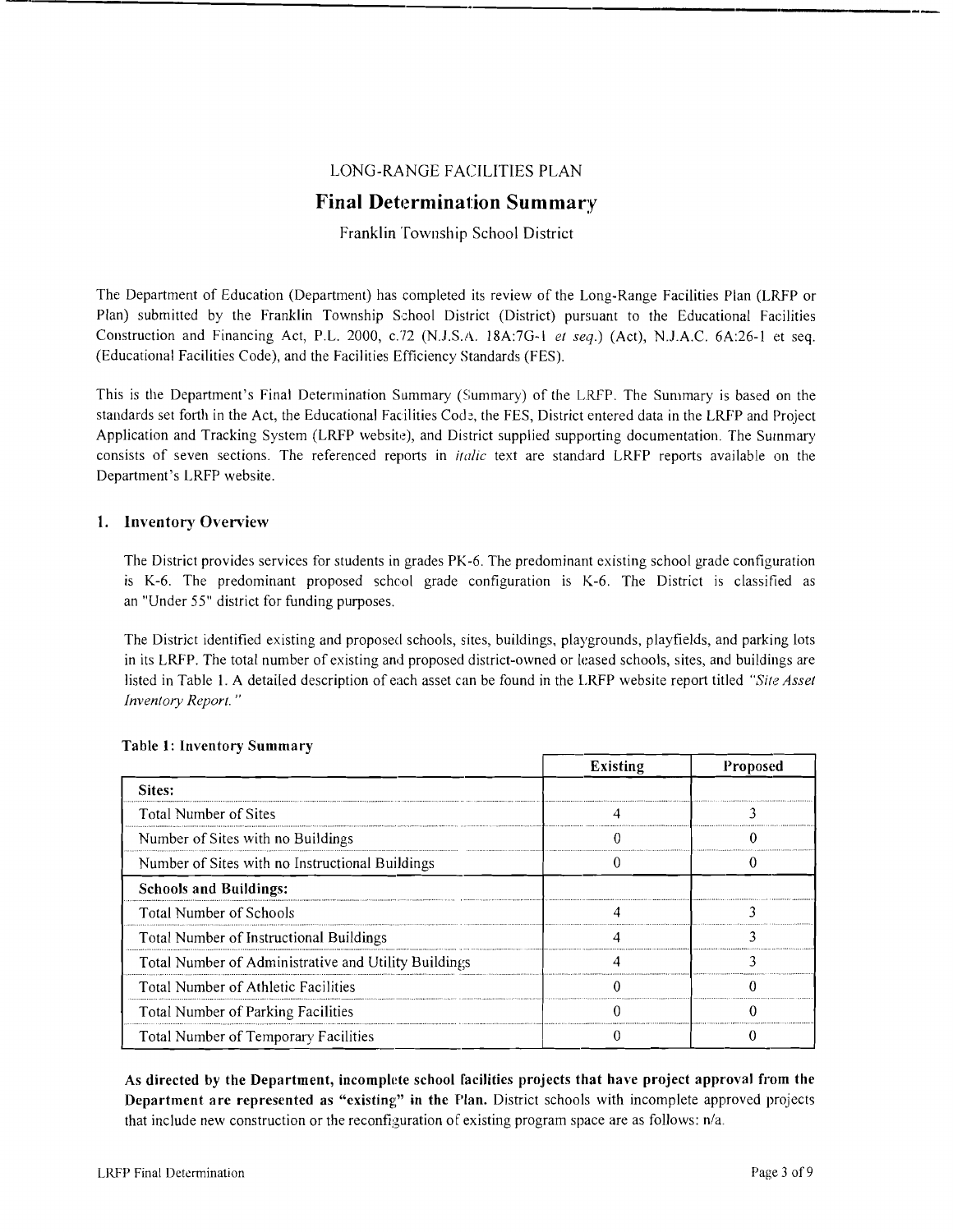Major conclusions are as follows:

- The District is proposing to decrease the existing number of District-owned or leased sites.
- The District is proposing to decrease the existing number of District-owned or operated schools.
- The District is proposing to decrease the existing number of District-owned or leased instructional buildings. The District is proposing to decrease the existing number of District-owned or leased noninstructional buildings.

FINDINGS The Department has determined that the proposed inventory is adequate for review of the District's LRFP. However, the LRFP determination does not imply approval of an individual school facilities project listed within the LRFP. The District must submit individual project applications for project approval. If building demolition or replacement is proposed, the District must submit a feasibility study, pursuant to N.J.S.A. 18A:7G-7b, as part of the application for the specific school facilities project.

# 2. District Enrollments and School Grade Alignments

The District determined the number of students, or "proposed enrollments," to be accommodated in the LRFP on a district-wide basis and in each school. The District's existing and proposed enrollments and the cohortsurvival projection provided by the Department on the LRFP website are listed in Table 2. Detailed information can be found in the LRFP website report titled *"Enrol/ment Projection Detail.* " Existing and proposed school enrollments and grade alignments can be found in the report titled "Enrollment and School Grade Alignment."

| Table 2: Emonitent Comparison |                                                  |                                                |                                                       |  |  |
|-------------------------------|--------------------------------------------------|------------------------------------------------|-------------------------------------------------------|--|--|
|                               | <b>Actual Enrollments</b><br>2009-10 school year | <b>District Proposed</b><br><b>Enrollments</b> | <b>Department's LRFP</b><br><b>Website Projection</b> |  |  |
| Grades K-12:                  |                                                  |                                                |                                                       |  |  |
| Grades K-5, including SCSE    | 1194                                             | 1200                                           | 1295                                                  |  |  |
| Grades 6-8, including SCSE    | 220                                              | 189                                            | 219                                                   |  |  |
| Grades 9-12, including SCSE   |                                                  |                                                | $\Omega$                                              |  |  |
| Pre-Kindergarten:             |                                                  |                                                |                                                       |  |  |
| Pre-Kindergarten, Age 3       | 0                                                |                                                | 0                                                     |  |  |
| Pre-Kindergarten, Age 4       | 10                                               | 10                                             | 0                                                     |  |  |
| Pre-Kindergarten, SCSE        | 27                                               | 21                                             | 23                                                    |  |  |
| <b>District Totals</b>        | 1451                                             | 1420                                           | 1537                                                  |  |  |

#### Table 2: Enrollment Comparison

*"SCSE"* = *Self-Contained Special Education* 

Major conclusions are as follows:

- The District did not elect to use the Department's LRFP website projection. Supporting documentation was submitted to the Department as required to justify the proposed enrollments.
- The District is planning for declining enrollments.
- The District is not an ECPA (Early Childhood Program Aid) District.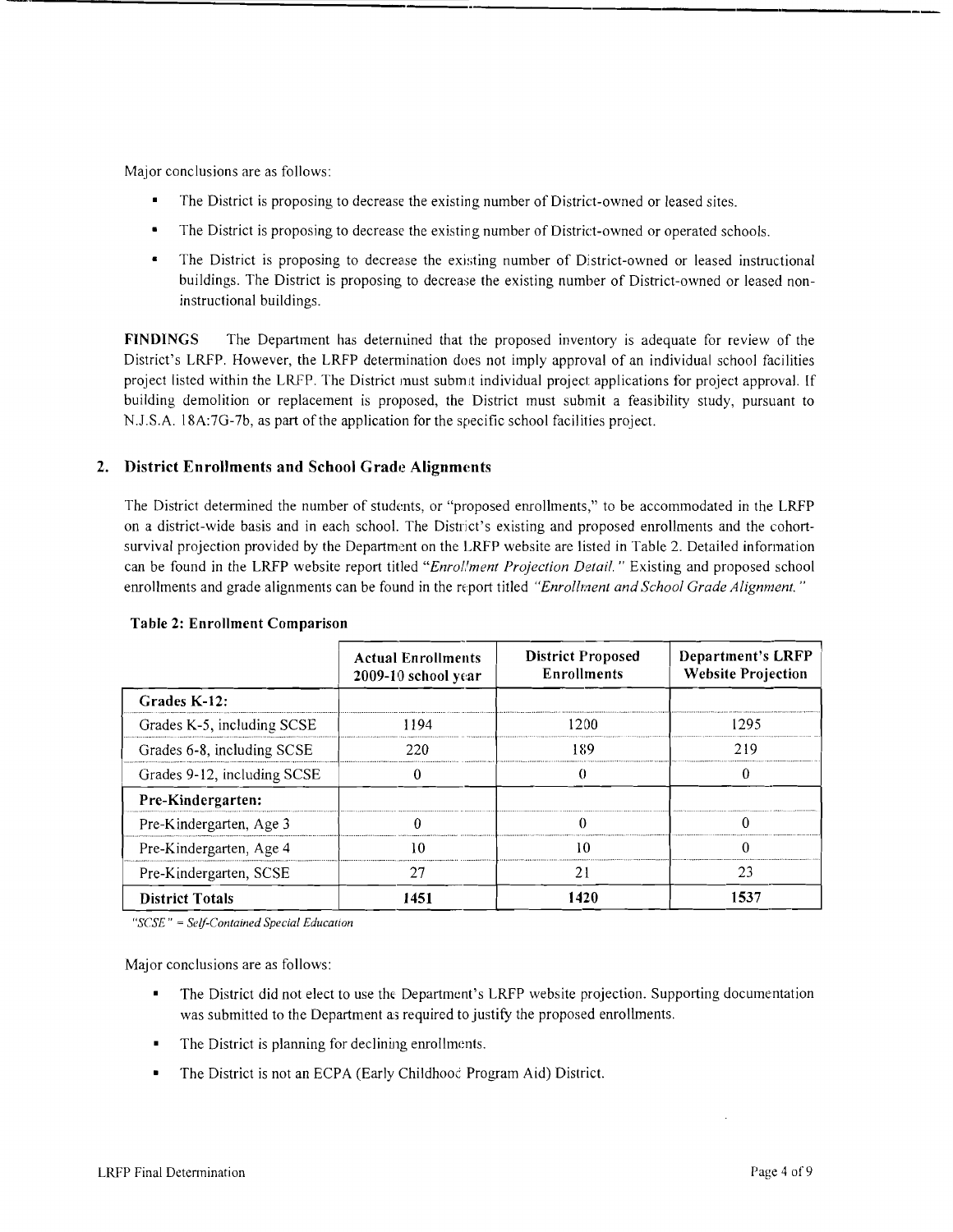FINDINGS The Department has determined that the District's proposed enrollments are supportable for review of the District's LRFP. The Department will require a current enrollment projection at the time an application for a school facilities project is submitted incorporating the D<sub>1</sub>strict's most recent Fall Enrollment Report in order to verify that the LRFP's planned capacity is appropriate for the updated enrollments.

# 3. FES **and District** Practices Capacity

The proposed room inventories for each school were analyzed to determine whether the LRFP provides adequate capacity for the proposed enrollments. Two capacity calculation methods, called *"FES Capacitv"* and "District Practices Capacity," were used to assess existing and proposed school capacity in accordance with the FES and District program delivery practices. A third capacity calculation, called "Functional Capacity," determines Unhoused Students and potential State support for school facilities projects. Functional Capacity is analyzed in Section 5 of this Summary.

- *FES Capacity* only assigns capacity to pre-kmdergarten *(if district-owned or operated),* kindergarten, general, and self-contained specia education classrooms. No other room types are considered to be capacity-generating. Class size is based on the FES and is prorated for classrooms that are sized smaller than FES classrooms. FES Capacity is most accurate for elementary schools. or schools with non-departmentalized programs, in which instruction is "homeroom" based. This capacity calculation may also be accurate for middle schools depending upon the program structure. However, this method usually significantly understates available high school capacity since specialized spaces that are typically provided in lieu of general classrooms are not included in the capacity calculations.
- *District Practices Capacity* allows the District to include specialized room types in the capacity calculations and adjust class size to reflect actual practices. This calculation is used to review capacity and enrollment coordination in middle and high schools.

A capacity utilization factor in accordance with the FES is included in both capacity calculations. A 90% capacity utilization rate is applied to classrooms serving grades K-8. An 85% capacity utilization rate is applied to classrooms serving grades 9-12. No capacity utilization factor is applied to preschool classrooms.

Table 3 provides a summary of existing and proposed district-wide capacities. Detailed information can be found in the LRFP website report titled *"FES and District Practices Capacity. "* 

|                                          | <b>Total FES Capacity</b> | <b>Total District Practices Capacity</b> |
|------------------------------------------|---------------------------|------------------------------------------|
| $(A)$ Proposed Enrollments               | 1420                      | 1420                                     |
| (B) Existing Capacity                    | 505.77                    | 1536.80                                  |
| <i>*Existing Capacity Status (B)-(A)</i> | 85.77                     | 116.80                                   |
| (C) Proposed Capacity                    | 1474 86                   | 1548.80                                  |
| <i>*Proposed Capacity Status (C)-(A)</i> | 54 86                     | 128.80.                                  |

# Table 3: FES and District Practices Capacity Summary

\* *Positive numbers signifY surplus capacity; negative numbers signifY inadequate capacity. Negative values for District Practices capacity are acceptable ljproposed enrollments do not exceed* J*00% capacity utilization.* 

Major conclusions are as follows:

• The District has appropriately coo'dinated proposed school capacities and enrollments in the LRFP.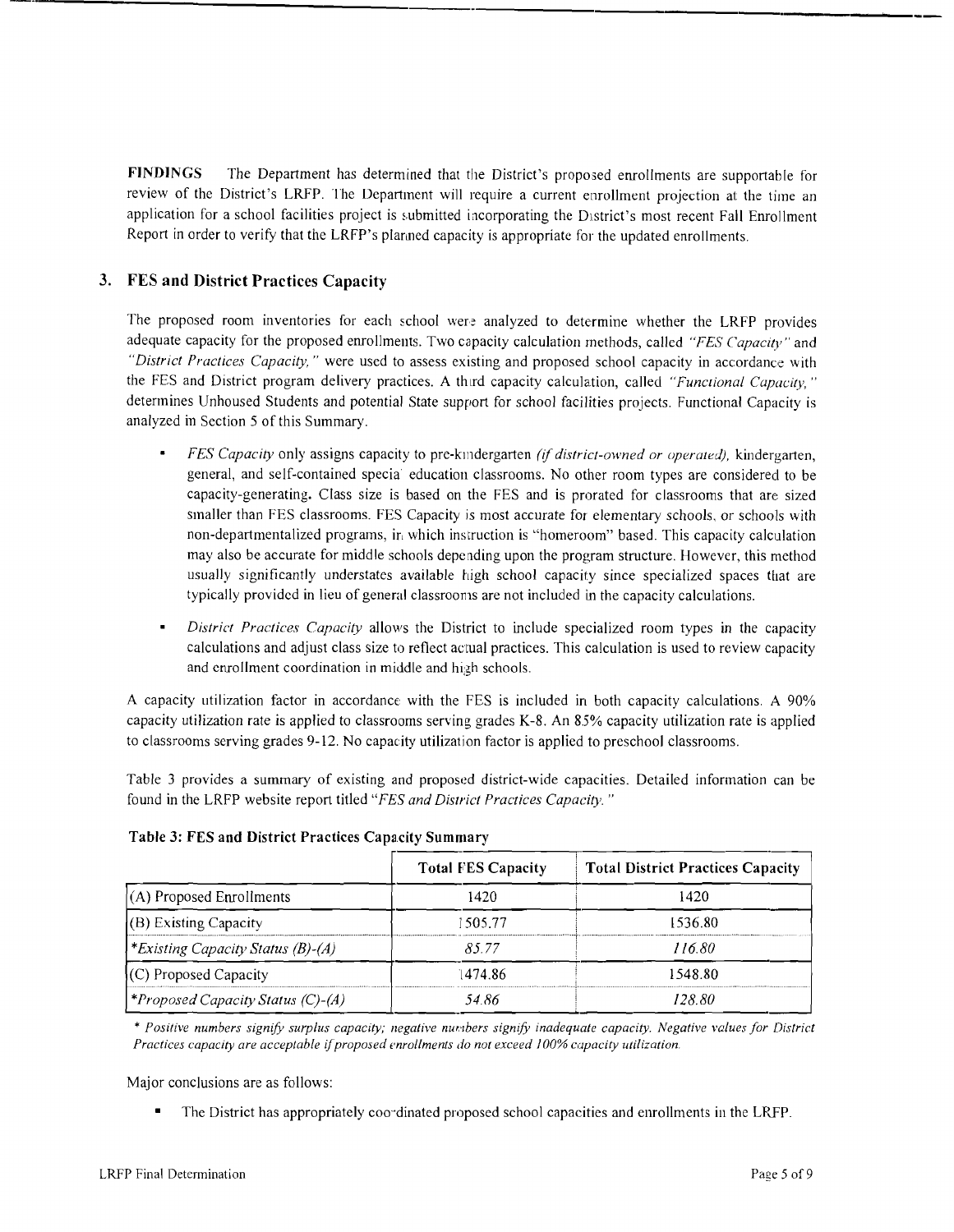Adequate justification has been provided by the District if capacity for a school deviates from the proposed enrollments by more than 5%.

**FINDINGS** The Department has detennined that lhe proposed District capacity, in accordance with the proposed enrollments, is adequate for review of the District's LRFP. The Department will require a current enrollment projection at the time an application for a school facilities project is submitted, incorporating the District's most recent Fall Enrollment Report, in order to verify that the LRFP's planned capacity meets the District's updated enrollments.

### **4. Functional Capacity and Unhoused Students Prior to Proposed 'Nork**

*Functional Capacity* was calculated and compared to the proposed enrollments to provide a preliminary estimate of Unhoused Students and new construction funding eligibility. Functional Capacity is the adjusted gross square footage of a school building *(total grcss square feet minus excluded space)* divided by the minimum area allowance per Full-time Equivalent student for the grade level contained therein. Unhoused Students is the number of students projected to be enrolled in the District that exceeds the Functional Capacity of the District's schools pursuant to N.J.A.C. 6A:26-2.2(c).

*"Excluded Square Feet"* in the LRFP Functional Capacity calculation includes (1) square footage exceeding the FES for any pre-kindergarten, kindergarten, general education, or self-contained special education classroom; (2) grossing factor square footage *(corridors, stairs, mechanical rooms, etc.)* that exceeds the FES allowance, and (3) square feet proposed to be demolished or discontinued from use. Excluded square feet may be revised during the review process for individual school facilities projects.

Table 4 provides a preliminary assessment of Functional Capacity, Unhoused Students, and Estimated Maximum Approved Area for the various grade groups in accordance with the FES. Detailed information concerning the calculation and preliminary excluded square feet can be found in the LRFP website reports titled *"Functional Capacity and Unhoused Students"* and *"Functional Capacity Excluded Square Feet. "* 

| B<br>Estimated<br>Existing<br>А | $C = A-B$                                          | D<br>Area                                              | $E = C x D$<br><b>Estimated Maximum</b> |
|---------------------------------|----------------------------------------------------|--------------------------------------------------------|-----------------------------------------|
|                                 |                                                    |                                                        |                                         |
|                                 |                                                    |                                                        |                                         |
|                                 |                                                    |                                                        |                                         |
|                                 | Unhoused                                           | Allowance                                              | Approved Area for                       |
|                                 | <b>Students</b>                                    | (gsf/students)                                         | Unhoused Students                       |
|                                 | 62.71                                              | 125.00                                                 | 7838.54                                 |
|                                 | 2.45                                               | 134.00                                                 | 328.86                                  |
| 0.00                            | 0.00                                               | 151.00                                                 | 0.00                                    |
|                                 |                                                    |                                                        |                                         |
|                                 | Proposed<br>Enrollment<br>1200<br>189<br>0<br>1389 | Functional<br>Capacity<br>1137.29<br>186.55<br>1323.84 |                                         |

**Table 4: Functional Capacity and Unhoused Students Prior to Proposed Work** 

\*Since the District is not an ECPA district, general education preschool students are not included in the calculations. *Special education preschool students,* if*applicanle, are included in the calculations for grades PK-5.*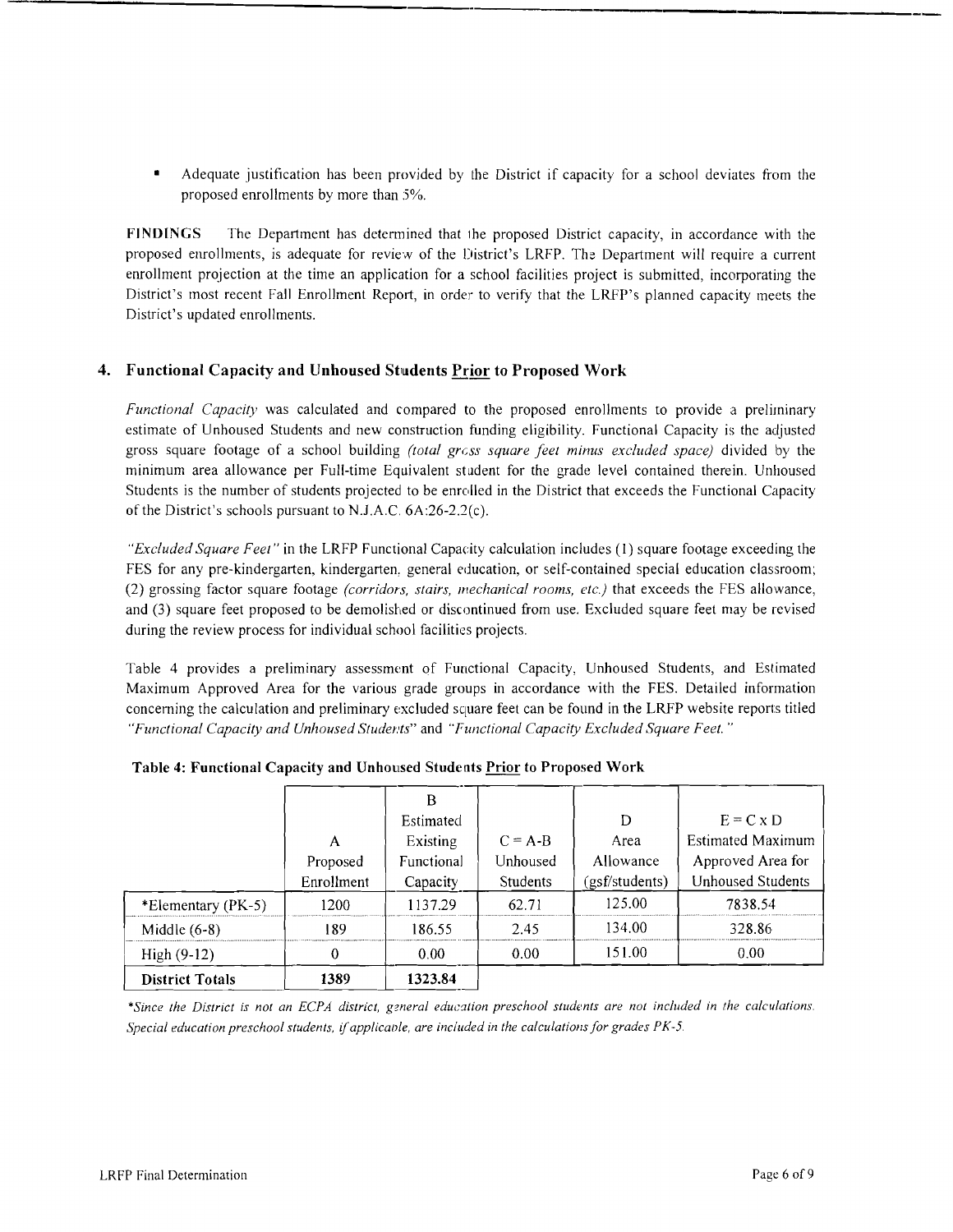Major conclusions are as follows:

- The calculations for "Estimated Existing Functional Capacity" include school facilities projects that have been approved by the Department but were not under construction or complete at the time of Plan submission.
- The District, based on the preliminary LRFP assessment, does not have Unhoused Students for the following FES grade groups: n/a.
- The District, based on the preliminary LRFP assessment, has Unhoused Students for the following FES grade groups: Grades PK, K-5, 6-8.
- The District is not an ECPA District. Therefore, pre-kindergarten students are not included in the calculations.
- The District is proposing to demolish or discontinue the use of existing District-owned instructional space. The Functional Capacity calculation excludes square feet proposed to be demolished or discontinued for the following FES grade groups: Grades PK, K-5, 6-8.

FINDINGS Functional Capacity and Unhoused Students calculated in the LRFP are preliminary estimates. Justification for square footage in excess of the FES and the determination of additional excluded square feet, Preliminary Eligible Costs (PEC), and Final Eligible Costs (FEC) will be included in the review process for specific school facilities projects. A feasibility study undertaken by the District is required if building demolition or replacement is proposed per  $N$ .J.A.C. 6A:26-2.3(b)(10).

# 5. Proposed Work

The District was instructed to review the condition of ts facilities and sites and to propose corrective "system" and *"inventory"* actions in its LRFP. *"System"* actions upgrade existing conditions without changing spatial configuration or size. Examples of system actions include new windows, finishes, and mechanical systems. *"Inventory"* actions address space problems by removing, adding, or altering sites, schools, buildings and rooms. Examples of inventory actions include building additions, the reconfiguration of existing walls, or changing room use.

Table 5 summarizes the type of work proposed in the District's LRFP for instructional buildings. Detailed information can be found in the LRFP website reports titled *"Site Asset Inventory," "LRFP Systems Actions Summary," and "LRFP Inventory Actions Summary."* 

| Type of Work                                                   | Work Included in LRFP |  |
|----------------------------------------------------------------|-----------------------|--|
| <b>System Upgrades</b>                                         | /es                   |  |
| <b>Inventory Changes</b>                                       |                       |  |
| Room Reassignment or Reconfiguration                           |                       |  |
| <b>Building Addition</b>                                       | Vec                   |  |
| New Building                                                   |                       |  |
| Partial or Whole Building Demolition or Discontinuation of Use | ∕ م⊿                  |  |
| New Site                                                       |                       |  |

Table 5: Proposed Work for Instructional Building~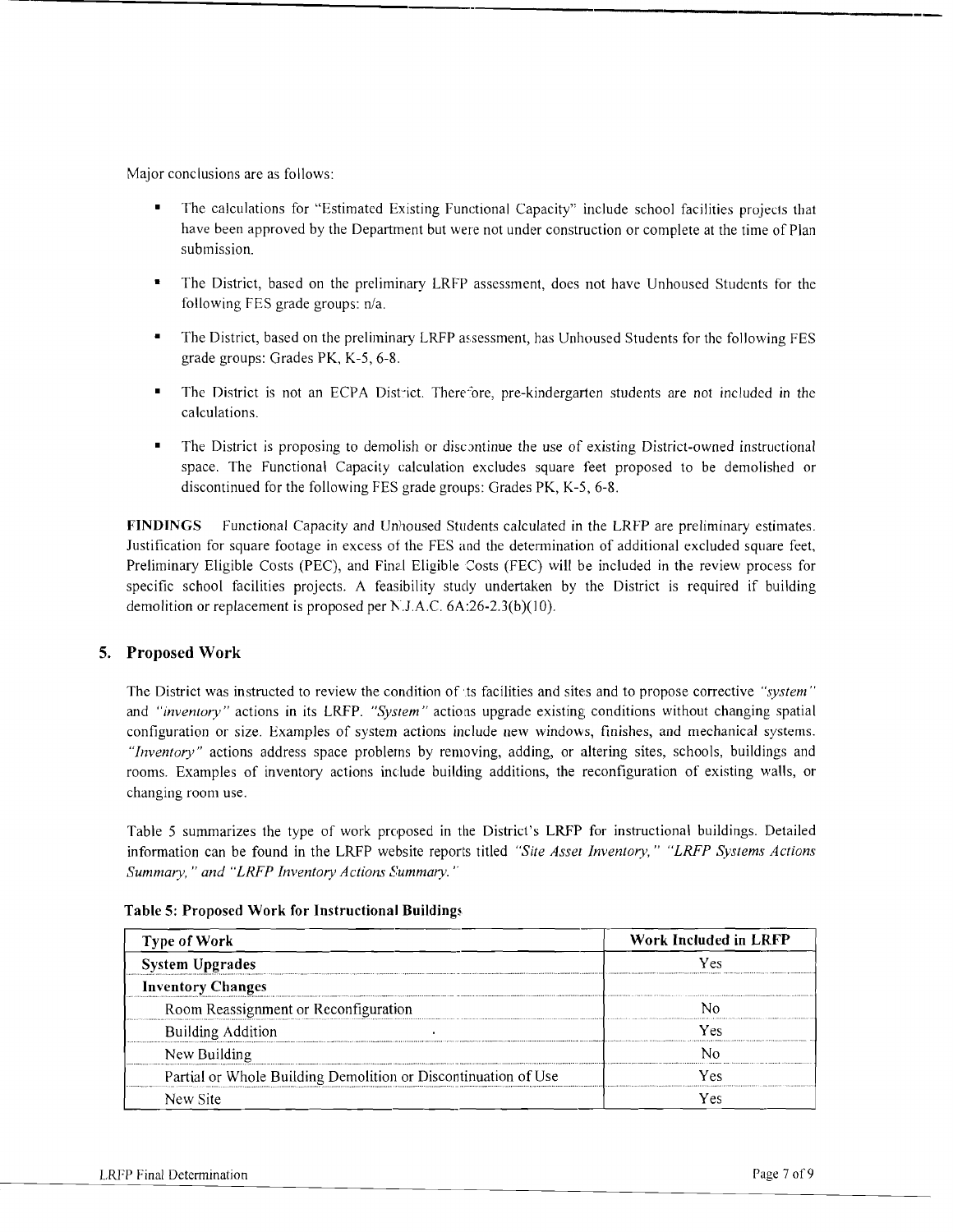Major conclusions are as follows:

- The District has proposed system upgrades in one or more instructional buildings.
- The District has proposed inventory changes, excluding new construction, in one or more instructional buildings.
- The District has not proposed new construction in lieu of rehabilitation in one or more instructional buildings.

Please note that costs represented in the LRFP are for capital planning purposes only. Estimated costs are not intended to represent preliminary eligible costs or final eligible costs of approved school facilities projects.

The Act (N.J.S.A. 18A:7G-7b) provides that all school facilities shall be deemed suitable for rehabilitation unless a pre-construction evaluation undertaken by the District demonstrates to the satisfaction of the Commissioner that the structure might pose a risk to the safety of the occupants even after rehabilitation or that rehabilitation is not cost-effective. Pursuant to N.J.A.C.  $6A:26-2.3(b)(10)$ , the Commissioner may identify school facilities for which new construction is proposed in lieu of rehabilitation for which it appears from the information presented that new construction is justified, provided, however, that for such school facilities so identified, the District must submit a feasibility study as part of the application for the specific school facilities project. The cost of each proposed building replacement is compared to the cost of additions or rehabilitation required to eliminate health and safety deficiencies and to achieve the District's programmatic model.

Facilities used for non-instructional or non-educational purposes are ineligible for State support under the Act. However, projects for such facilities shall be reviewed by the Department to determine whether they are consistent with the District's LRFP and whether the facility, if it is to house students (full or part time) conforms to educational adequacy requirements. These projects shall conform to all applicable statutes and regulations.

**FINDINGS** The Department has determined that the proposed work is adequate for review of the District's LRFP. However, Department approval of proposed work in the LRFP does not imply that the District may proceed with a school facilities project. The District must submit individual project applications with cost estimates for Department project approval. Both school facilities project approval and other capital project review require consistency with the District's approved LRFP.

# **6.** Functional Capacity and Unhoused Students After Completion of Proposed Work

The *Functional Capacity* of the District's schools *after* completion of the scope of work proposed in the LRFP was calculated to highlight any remaining Unhoused Students.

Table 6 provides a preliminary assessment of Unhocsed Students and Estimated Remaining Maximum Area after completion of new construction proposed in the LRFP, if applicable. Detailed information concerning the calculation can be found in the website report titled *"Functional Capacity and Unhoused Students."*